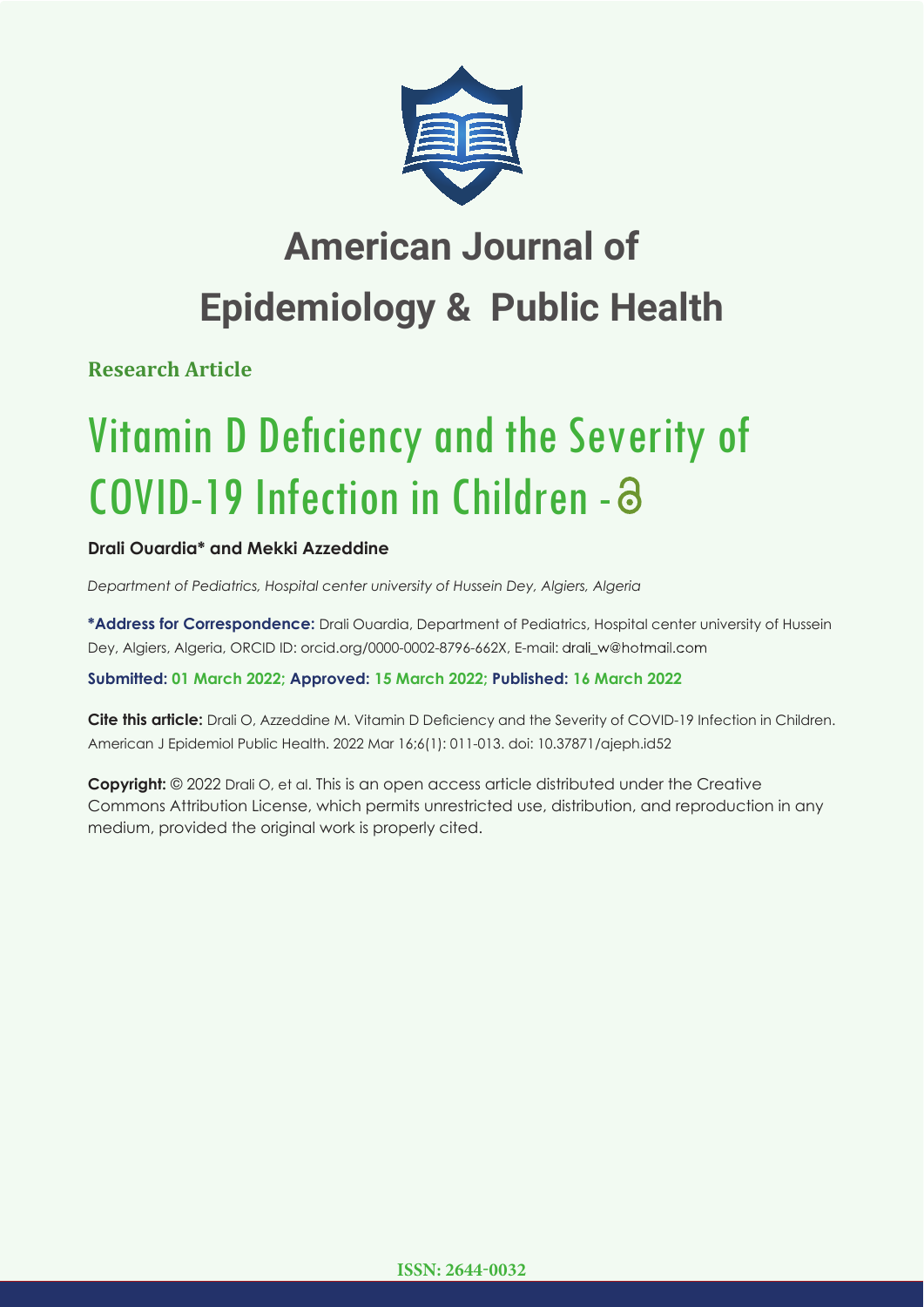#### **ABSTRACT**

**Background:** Several studies have observed a strong correlation between vitamin D levels and cytokine storm seen in patients with severe forms of COVID-19. An optimal level of vitamin D in the body could protect patients against serious complications of infection. We propose through this case-control study, to determine the vitamin D status of children hospitalized for COVID-19 infection and to compare the vitamin D status of children with mild to moderate form to those who presented with a severe form.

**Methods:** Our study is a cross-sectional, case-control, prospective, descriptive, analytical and unicentric study. The inclusion of healthy infants was done chronologically during the year. The study took place from September 01, 2020 to September 01, 2021. SPSS 22 software was used for the statistical analysis. First, we carried out a descriptive analysis of the study population. In a second step, a univariate analysis. The significance level of the statistical tests and the simple and multiple logistic regression is  $p < 0.05$ .

**Results:** The analysis concerns 55 children whose COVID-19 infection was proven by carrying out a PCR, the average age was 4.5 years divided into 2 groups: those hospitalized for a mild to moderate form (43 cases) and those hospitalized for a severe form (12 cases). The mean level of 25 OHD in the series was 13.4 ± 2.2 ng/ml. Patients with a severe form had lower vitamin D levels than those hospitalized for a mild to moderate form  $(8.8 \pm 0.5 \text{ rad/m} \text{ vs. } 18 \pm 4 \text{ ng/m})$  $(p = 0.0001)$ . Children with severe form  $(12/12)$  had vitamin D deficiency (25 OHD level below 10 ng/ml) while patients with mild to moderate form (43/43) had vitamin D deficiency. D (25 OHD level less than 20 ng/ml), no case of deficiency was observed in this group.

**Conclusion:** An optimal level of vitamin D in the body could protect patients against serious complications of COVID-19 infection.

Keywords: COVID-19; Vitamin D; Child; Deficiency; Algeria

#### **INTRODUCTION**

The field of vitamin D research has grown exponentially in recent years due to a better understanding of its biological importance. Vitamin D, via its active metabolites, regulates more than 200 genes, including genes responsible for, cell differentiation and apoptosis. The discovery of the expression of vitamin D nuclear receptors and vitamin D metabolic enzymes in immune cells provides scientific justification for the potential role of vitamin D in maintaining immune homeostasis and in preventing development of autoimmune processes. The relatively high prevalence of low vitamin D status has been reported globally in recent decades in a wide range of population groups, including in low latitude areas (despite abundant sunlight). Vitamin D appears to inhibit lung inflammatory responses while enhancing innate defense mechanisms against respiratory pathogens. Population-based observational studies show positive associations between circulating 25OHD concentration and lung function and independent associations between low serum 25-hydroxyvitamin D concentration and susceptibility to respiratory tract infections [1].

We propose through this case-control study, to determine the vitamin D status of children hospitalized for COVID-19 infection and to compare the vitamin D status of children with mild to moderate form to those who presented with a severe form. The study took place from September 01, 2020 to September 01, 2021.

#### **METHODS**

Our study is a cross-sectional, case-control, prospective, descriptive, analytical and unicentric study. The inclusion of healthy infants was done chronologically during the year. The duration of the study was 1 year, from September 01, 2020 to September 01, 2021 after obtaining the written and signed consent of the parents, all regulatory approvals were obtained (Ministry of Health, Ministry of Higher Education and Scientific Research and the National Statistics Office).

We included the children hospitalized for a COVID-19 infection proven by performing a PCR. The patients were divided into 2 groups: those hospitalized for a mild to moderate form and those hospitalized for a severe form.

An information sheet was drawn up comprising several items. The determination of total 25 OHD was carried out on serum after

centrifugation by the VIDAS BioMérieux analyzer which allows the immunoenzymatic determination of 25 OHD by ELFA technique (Enzyme Linked fluorescent Assay). The vitamin D standards used for the evaluation of our results are those accepted by the majority of authors, set by the American Society of Endocrinology and the GRIO [2] (Stand ards applied by our laboratory). SPSS 22 software was used for the statistical analysis. First, we carried out a descriptive analysis of the study population. In a second step, a univariate analysis the significance level of the statistical tests and the simple and multiple logistic regression is  $p < 0.05$ .

#### **RESULTS**

The analysis covers 55 children whose average age was 4.5 years old, divided into 2 groups: those hospitalized for a mild to moderate form (43 cases) and those hospitalized for a severe form (12 cases). Patients hospitalized for a mild to moderate form essentially presented digestive and respiratory symptoms. Patients hospitalized for severe forms presented: Myocarditis (2 patients), Extensive bilateral pneumonia (7 cases) and encephalitis (3 cases). The mean level of 25 OHD in the series was  $13.4 \pm 2.2$  ng/ml.

Patients with a severe form had lower vitamin D levels than those hospitalized for a mild to moderate form  $(8.8 \pm 0.5 \text{ ng/ml } vs. 18 \pm 4$ ng/ml) (*p* = 0.0001) (Table 1).

Children with severe form  $(12/12)$  had vitamin D deficiency  $(25$ OHD level below 10 ng/ml) while patients with mild to moderate form (43/43) had vitamin D deficiency. D (25 OHD level less than 20 ng/ml), no case of deficiency was noted in this group.

| <b>Table 1:</b> Evaluation of the vitamin D status of children hospitalized for covid 19<br>infection. |                  |                     |
|--------------------------------------------------------------------------------------------------------|------------------|---------------------|
| Form COVID 19                                                                                          | Moderate form    | Severe form         |
| 25 OHD Rate                                                                                            | $18 \pm 4$ ng/ml | $8.8 \pm 0.5$ ng/ml |

#### **DISCUSSION**

In our series, patients who presented with a severe form had a lower vitamin D level than those hospitalized for a mild to moderate form  $(8.8 \pm 0.5 \text{ ng/ml } v\text{s}$ .  $18 \pm 4 \text{ ng/ml}$ , this difference was statistically significant ( $p = 0.0001$ ). In a systematic review of 25 randomized controlled studies, Martineau [3] described that vitamin D protected